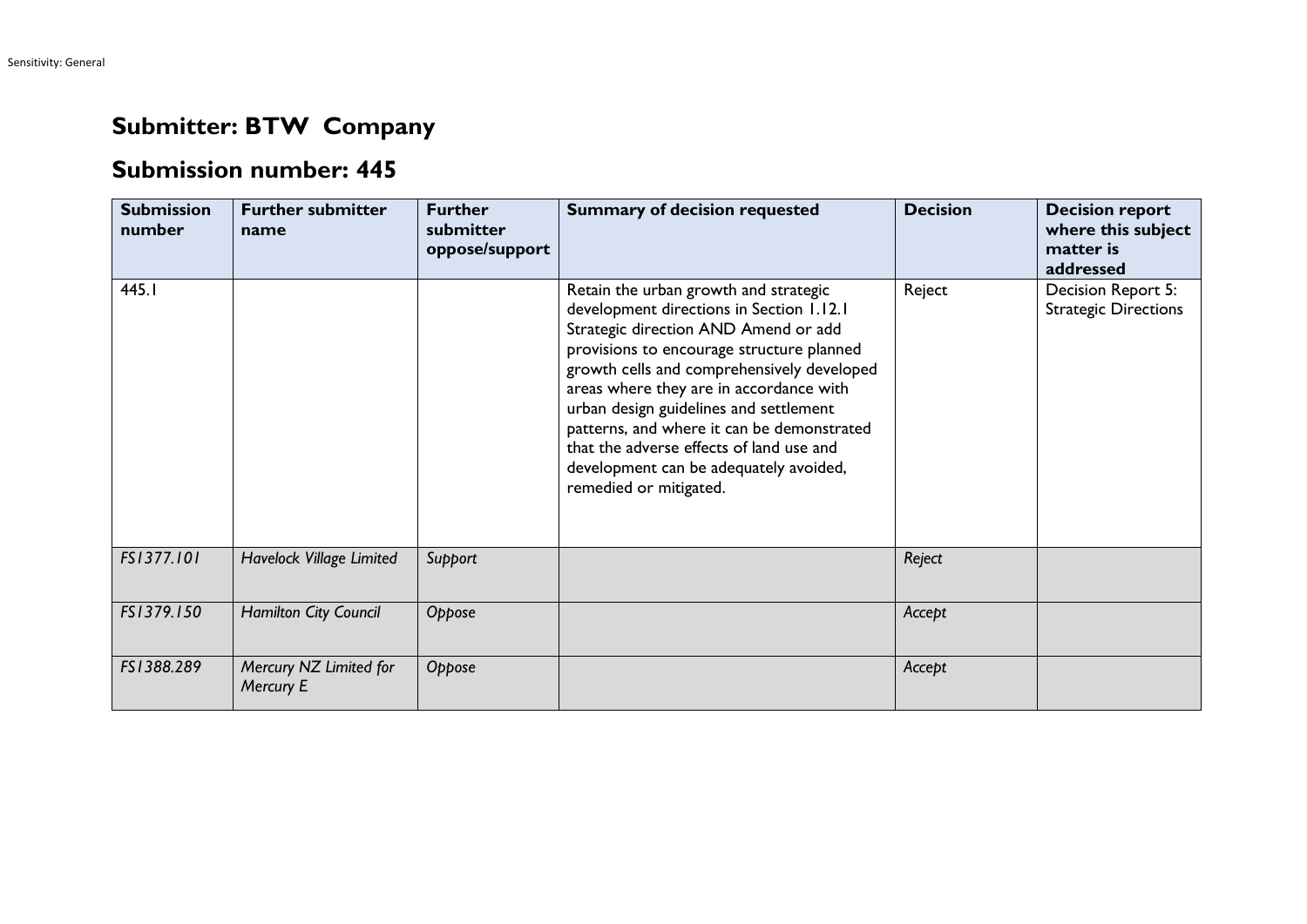| <b>Submission</b><br>number | <b>Further submitter</b><br>name       | <b>Further</b><br>submitter<br>oppose/support | <b>Summary of decision requested</b>                                                                                                                                                                                                                                                                                                                                                                     | <b>Decision</b> | <b>Decision report</b><br>where this subject<br>matter is<br>addressed |
|-----------------------------|----------------------------------------|-----------------------------------------------|----------------------------------------------------------------------------------------------------------------------------------------------------------------------------------------------------------------------------------------------------------------------------------------------------------------------------------------------------------------------------------------------------------|-----------------|------------------------------------------------------------------------|
| 445.2                       |                                        |                                               | Add a new Appendix headed 'Structure Plan<br>Content' into Chapter 29 Appendices, which<br>specifies the type of development rules that<br>can be created within a structure plan<br>(aligned with design guidelines) and which<br>replace other zone rules. This should outline<br>a streamlined process for structure planning<br>and not require the same developer to<br>subdivide as well as build. | Reject          | Decision Report 32:<br><b>Miscellanous Matters</b>                     |
| FS1202.94                   | <b>New Zealand Transport</b><br>Agency | Support                                       |                                                                                                                                                                                                                                                                                                                                                                                                          | Reject          |                                                                        |
| FS1385.12                   | Mercury NZ Limited for<br>Mercury B    | Oppose                                        |                                                                                                                                                                                                                                                                                                                                                                                                          | Accept          |                                                                        |
| 445.3                       |                                        |                                               | Amend Objective 4.1.1 (b) Strategic, to<br>provide flexibility for Future Proof updates, as<br>follows: (b) An additional 13,300-17,500 or<br>greater dwellings are created during the<br>period 2018-2045.                                                                                                                                                                                              | Reject          | Decision Report 5:<br><b>Strategic Directions</b>                      |
| FS1377.102                  | Havelock Village Limited               | Support                                       | Support.                                                                                                                                                                                                                                                                                                                                                                                                 | Reject          |                                                                        |
| FS1388.290                  | Mercury NZ Limited for<br>Mercury E    | Oppose                                        |                                                                                                                                                                                                                                                                                                                                                                                                          | Accept          |                                                                        |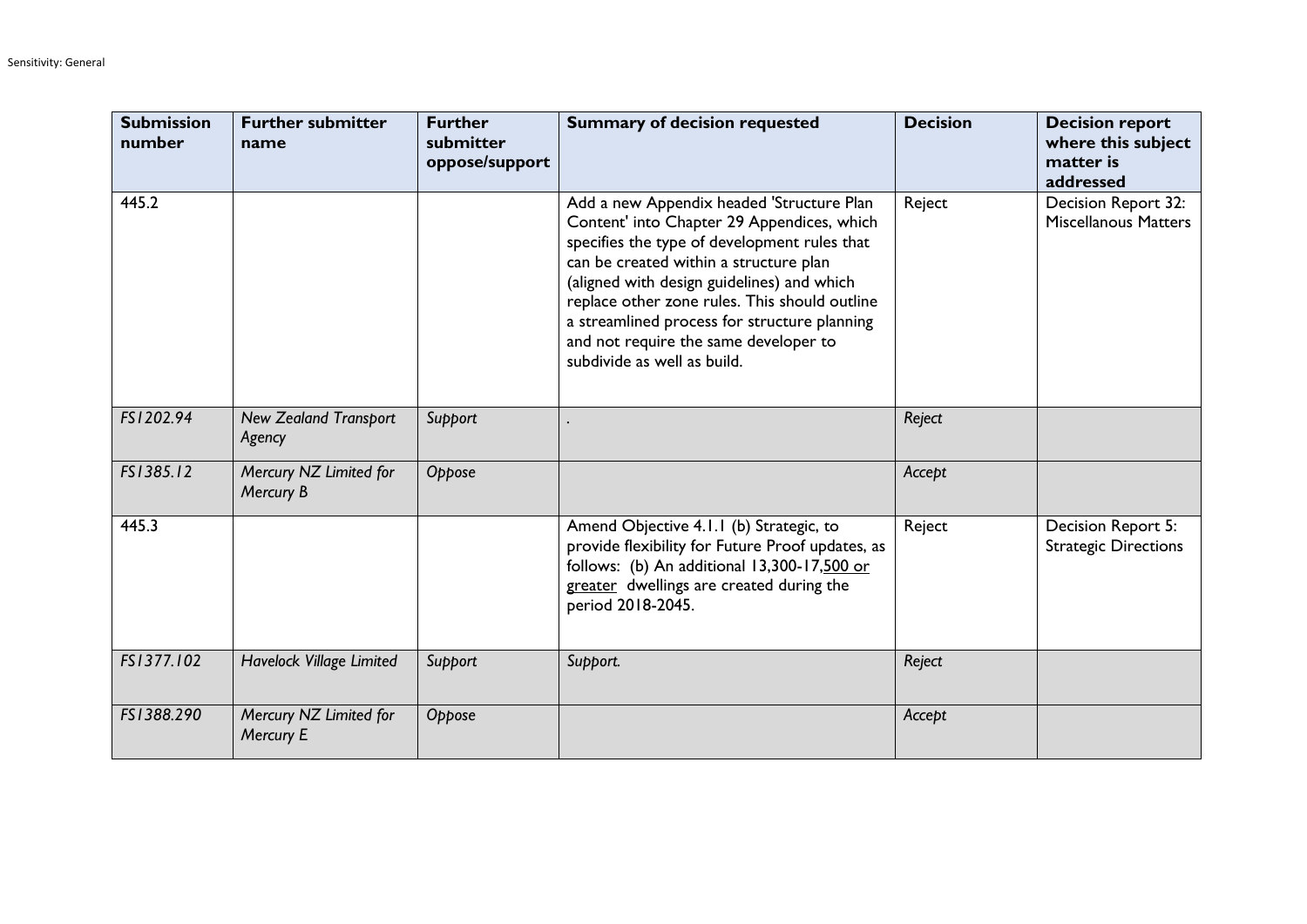| <b>Submission</b><br>number | <b>Further submitter</b><br>name     | <b>Further</b><br>submitter<br>oppose/support | <b>Summary of decision requested</b>                                                                                                                                                                                                                                                                                                                                                                                                                                                 | <b>Decision</b> | <b>Decision report</b><br>where this subject<br>matter is<br>addressed |
|-----------------------------|--------------------------------------|-----------------------------------------------|--------------------------------------------------------------------------------------------------------------------------------------------------------------------------------------------------------------------------------------------------------------------------------------------------------------------------------------------------------------------------------------------------------------------------------------------------------------------------------------|-----------------|------------------------------------------------------------------------|
| 445.4                       |                                      |                                               | Amend Policy 4.1.3 (b) Location of<br>development to create flexibility for Future<br>Proof updates, as follows: (b) Locate urban<br>growth areas only where they are consistent<br>with the Future Proof Strategy Planning for<br>Growth 2017. and any subsequent updates.                                                                                                                                                                                                          | Reject          | Decision Report 5:<br><b>Strategic Directions</b>                      |
| FS1287.16                   | <b>Blue Wallace Surveyors</b><br>Ltd | Support                                       |                                                                                                                                                                                                                                                                                                                                                                                                                                                                                      | Reject          |                                                                        |
| FS1377.103                  | Havelock Village Limited             | Support                                       |                                                                                                                                                                                                                                                                                                                                                                                                                                                                                      | Reject          |                                                                        |
| FS1388.291                  | Mercury NZ Limited for<br>Mercury E  | Oppose                                        |                                                                                                                                                                                                                                                                                                                                                                                                                                                                                      | Accept          |                                                                        |
| 445.5                       |                                      |                                               | Amend Policy 4.1.16 Horotiu, so that<br>development is not unduly restricted, in<br>contradiction to the provision of residential<br>zoning immediately adjacent to major roads,<br>as follows: (a) Horotiu is developed to<br>ensure:  (ii) Future residential development<br>avoids or minimises does not impacts on the<br>existing local road network; (iii) Reverse<br>sensitivity effects from the strategic transport<br>infrastructure networks are avoided or<br>minimised; | Reject          | Decision Report 5:<br><b>Strategic Directions</b>                      |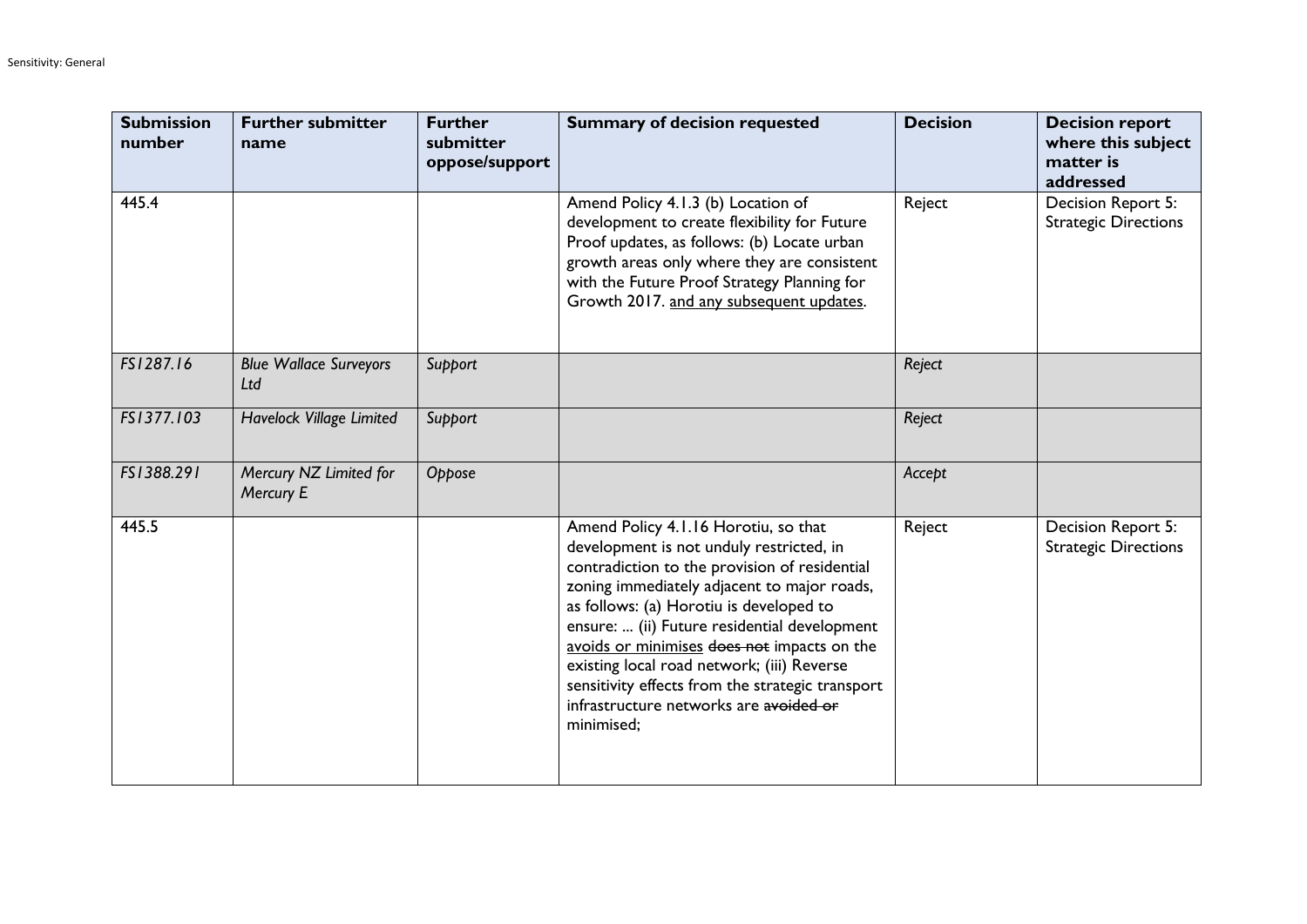| <b>Submission</b><br>number | <b>Further submitter</b><br>name    | <b>Further</b><br>submitter<br>oppose/support | <b>Summary of decision requested</b>                                                                                                                                                                                                                                            | <b>Decision</b> | <b>Decision report</b><br>where this subject<br>matter is<br>addressed                                                |
|-----------------------------|-------------------------------------|-----------------------------------------------|---------------------------------------------------------------------------------------------------------------------------------------------------------------------------------------------------------------------------------------------------------------------------------|-----------------|-----------------------------------------------------------------------------------------------------------------------|
| FS1308.45                   | The Surveying Company               | Oppose                                        |                                                                                                                                                                                                                                                                                 | Accept          |                                                                                                                       |
| FS1308.180                  | The Surveying Company               | Oppose                                        |                                                                                                                                                                                                                                                                                 | Accept          |                                                                                                                       |
| FS1388.292                  | Mercury NZ Limited for<br>Mercury E | Oppose                                        |                                                                                                                                                                                                                                                                                 | Accept          |                                                                                                                       |
| 445.6                       |                                     |                                               | Retain Policy 4.7.6 (ii) and (iii) Co-ordination<br>between servicing and development and<br>subdivision.                                                                                                                                                                       | Reject          | Decision Report 22:<br><b>Rural Zone</b>                                                                              |
| FS1388.293                  | Mercury NZ Limited for<br>Mercury E | Oppose                                        |                                                                                                                                                                                                                                                                                 | Accept          |                                                                                                                       |
| 445.7                       |                                     |                                               | Retain 4.7.14 Policy - Structure and master<br>planning as notified.                                                                                                                                                                                                            | Accept in Part  | Decision Report 22:<br><b>Rural Zone</b>                                                                              |
| FS1388.294                  | Mercury NZ Limited for<br>Mercury E | Oppose                                        |                                                                                                                                                                                                                                                                                 | Accept in Part  |                                                                                                                       |
| 445.8                       |                                     |                                               | Add a new activity to Rule 16.1.2 Permitted<br>Activities to facilitate ease of residential<br>building in new structure planned areas as<br>follows: P2 Residential or multi-unit<br>development, in accordance with an approved<br>structure plan created after 18 July 2018. | Accept in part  | Decision Report 14:<br>Residential Zone and<br>Decision Report 15<br><b>Medium Density</b><br><b>Residential Zone</b> |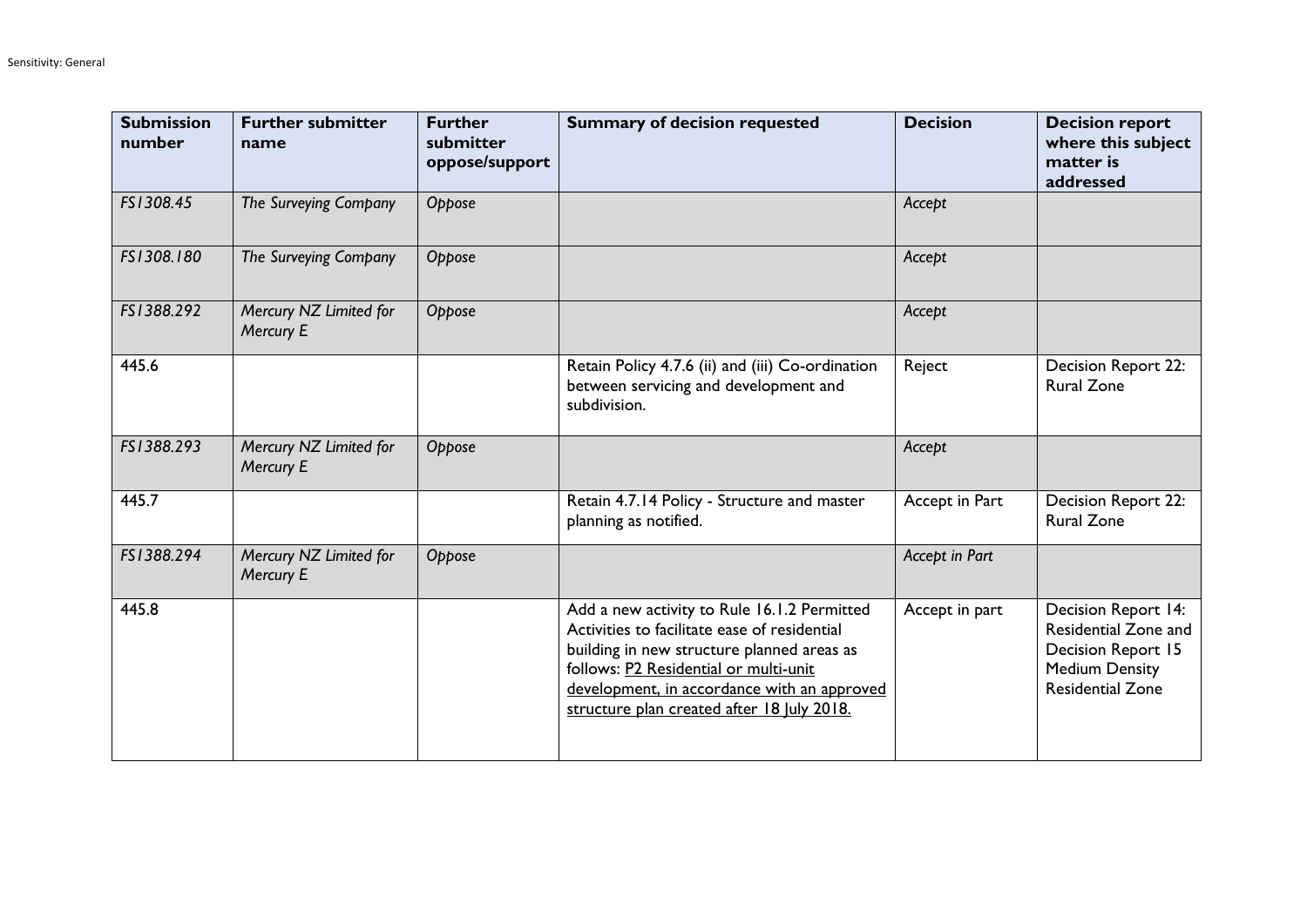| <b>Submission</b><br>number | <b>Further submitter</b><br>name    | <b>Further</b><br>submitter<br>oppose/support | <b>Summary of decision requested</b>                                                                                                                                                                                           | <b>Decision</b> | <b>Decision report</b><br>where this subject<br>matter is<br>addressed                                                       |
|-----------------------------|-------------------------------------|-----------------------------------------------|--------------------------------------------------------------------------------------------------------------------------------------------------------------------------------------------------------------------------------|-----------------|------------------------------------------------------------------------------------------------------------------------------|
| FS1388.295                  | Mercury NZ Limited for<br>Mercury E | Oppose                                        |                                                                                                                                                                                                                                | Accept in part  | Decision Report 14:<br><b>Residential Zone and</b><br>Decision Report 15<br><b>Medium Density</b><br><b>Residential Zone</b> |
| 445.9                       |                                     |                                               | Amend Rule 16.1.3 Restricted Discretionary<br>Activities, by deleting RD1 (a multi-unit<br>development) and consequently creating a<br>new controlled activity rule for multi-unit<br>development.                             | Reject          | Decision Report 14:<br><b>Residential Zone</b>                                                                               |
| FS1388.296                  | Mercury NZ Limited for<br>Mercury E | Oppose                                        |                                                                                                                                                                                                                                | Accept          | Decision Report 14:<br><b>Residential Zone</b>                                                                               |
| FS1388.338                  | Mercury NZ Limited for<br>Mercury E | Oppose                                        |                                                                                                                                                                                                                                | Accept          | Decision Report 14:<br><b>Residential Zone</b>                                                                               |
| 445.10                      |                                     |                                               | Add a new controlled activity to Rule 16.4<br>Subdivision, to facilitate ease of subdivision in<br>new structure planned areas: C1 Subdivision<br>in accordance with an approved structure<br>plan created after 18 July 2018. | Reject          | Decision Report 14:<br><b>Residential Zone</b>                                                                               |
| FS1308.52                   | The Surveying Company               | Support                                       |                                                                                                                                                                                                                                | Reject          | Decision Report 14:<br><b>Residential Zone</b>                                                                               |
| FS1388.297                  | Mercury NZ Limited for<br>Mercury E | Oppose                                        |                                                                                                                                                                                                                                | Accept          | Decision Report 14:<br><b>Residential Zone</b>                                                                               |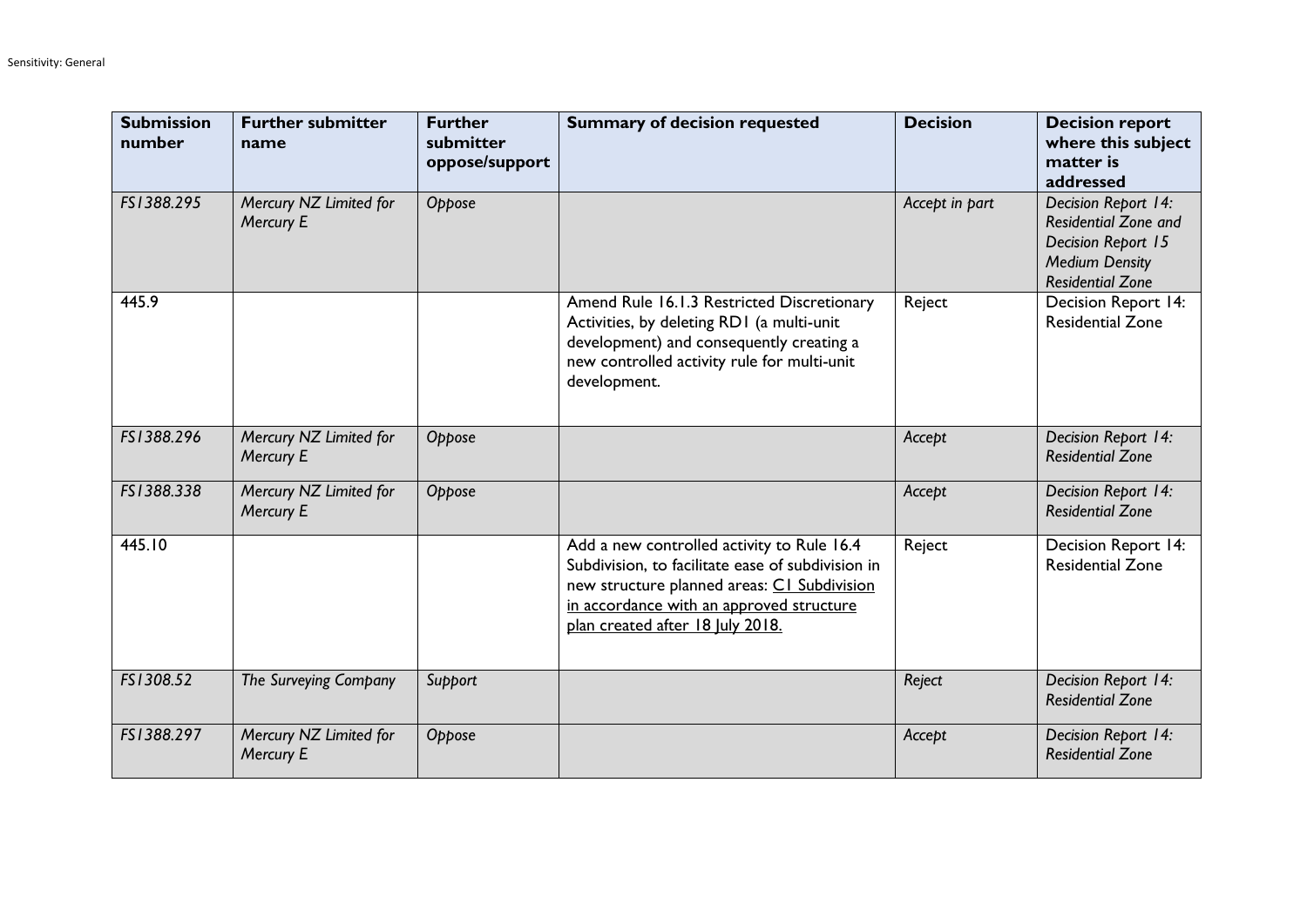| <b>Submission</b><br>number | <b>Further submitter</b><br>name       | <b>Further</b><br>submitter<br>oppose/support | <b>Summary of decision requested</b>                                                                                                                                                                                                                                                                                                                                                                                                                                                                                                                                                                                                                                                              | <b>Decision</b> | <b>Decision report</b><br>where this subject<br>matter is<br>addressed |
|-----------------------------|----------------------------------------|-----------------------------------------------|---------------------------------------------------------------------------------------------------------------------------------------------------------------------------------------------------------------------------------------------------------------------------------------------------------------------------------------------------------------------------------------------------------------------------------------------------------------------------------------------------------------------------------------------------------------------------------------------------------------------------------------------------------------------------------------------------|-----------------|------------------------------------------------------------------------|
| 445.11                      |                                        |                                               | Add a new policy after Policy 4.1.3 Location<br>of development, as follows: Structure Planning<br>Provide for and encourage planned,<br>integrated and flexible development through<br>both developer and council led structure<br>planning for areas consistent with the Future<br>Proof settlement pattern, and in accordance<br>with relevant urban design guidelines.<br>Encourage residential development within<br>those approved structure planned areas<br>through permitted activity status where<br>effects can be managed. Multi-unit<br>developments Encourage comprehensive<br>residential developments outside of structure<br>planned areas, by way of multi-unit<br>developments. | Reject          | Decision Report 5:<br><b>Strategic Directions</b>                      |
| FS1202.51                   | <b>New Zealand Transport</b><br>Agency | Support                                       |                                                                                                                                                                                                                                                                                                                                                                                                                                                                                                                                                                                                                                                                                                   | Reject          |                                                                        |
| FS1377.104                  | Havelock Village Limited               | Support                                       |                                                                                                                                                                                                                                                                                                                                                                                                                                                                                                                                                                                                                                                                                                   | Reject          |                                                                        |
| FS1388.298                  | Mercury NZ Limited for<br>Mercury E    | Oppose                                        |                                                                                                                                                                                                                                                                                                                                                                                                                                                                                                                                                                                                                                                                                                   | Accept          |                                                                        |